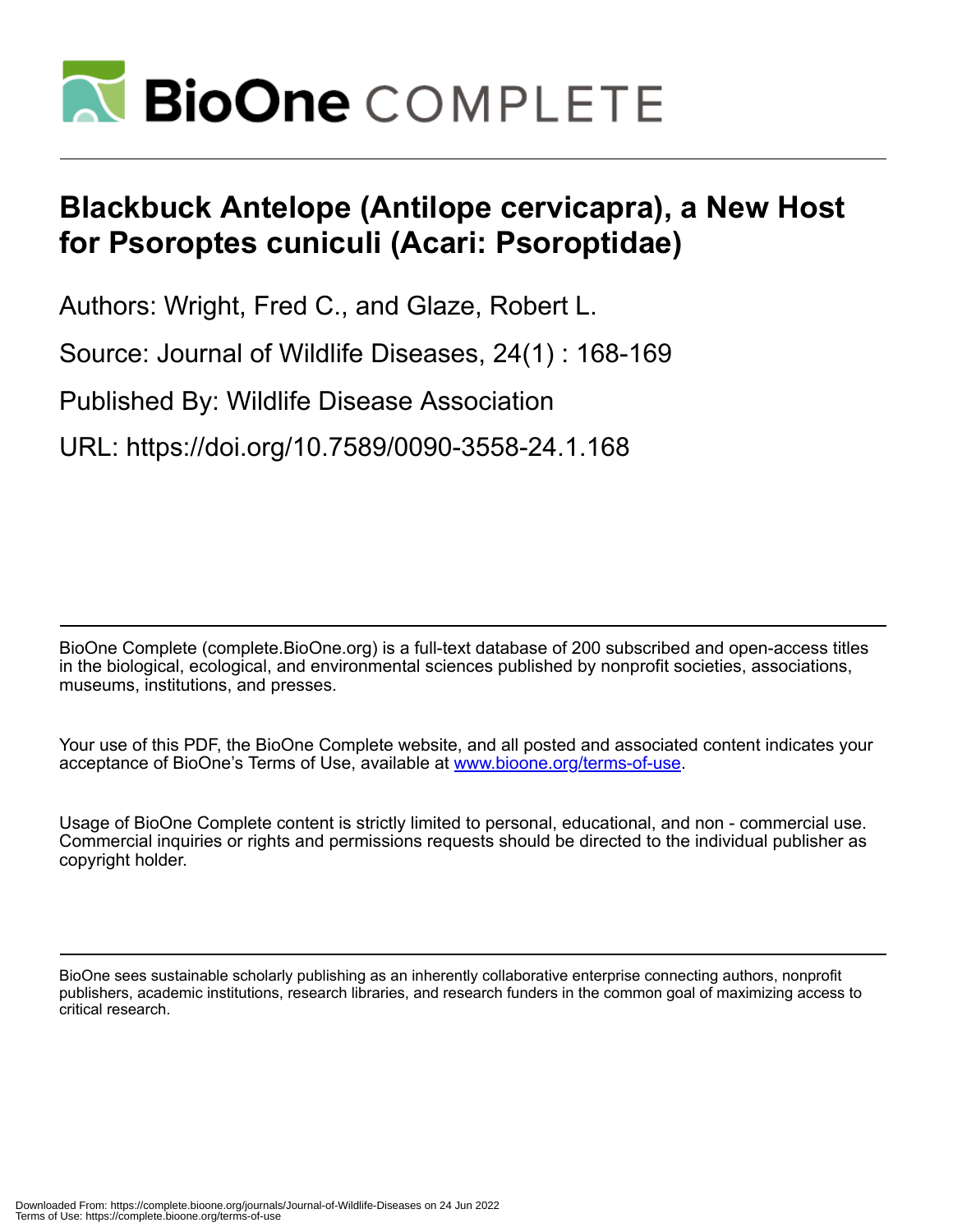## **Blackbuck Antelope (Antilope cervicapra), a New Host for Psoroptes cuniculi (Acari: Psoroptidae)**

Fred C. Wright' and Robert L. Glaze,<sup>2</sup> U.S. Livestock Insects Laboratory, Agricultural Research Service, U.S. Department of Agriculture, P.O. Box 232, Kerrville, Texas 78029, USA; **<sup>2</sup>** Glaze Veterinary Clinic, Fredericksburg High way, Kerrville, Texas 78028, USA

**ABSTRACT: Information** was requested on the cause of extensive lesions and death of a blackbuck antelope *(Antilope cervicapra). Psoroptes cunicubi,* the ear mite of domestic rabbits, was identified as the cause of the lesions. Death of the antelope was attributed to a secondary bacterial infection. This is the first report of **P. cu** *niculi* **on** blackbuck antelope. The potential impact of these mites on blackbuck antelope and other exotics in Texas is unknown.

*Key words:* Blackbuck antelope, *Antilope cervicapra,* psoroptic mange, *Psoroptes cunic uli,* **case report.**

Blackbuck antelope *(Antilope cervicapra)* are native to India and were introduced originally into the hill country of Texas in the 1930's. According to a 1984 statewide survey of exotic big game animals by the Texas Parks and Wildlife Department (4200 Smith School Road, Austin, Texas 78744, USA), the populations of blackbuck antelope numbered approximately 19,000 distributed throughout 70 counties on 222 ranches. Blackbuck antelope accounted for 16% of all exotics in Texas and were second in number only to axis deer *(Cervus axis).* The majority of blackbuck antelope (83%) were on 155 ranches located in 27 counties on the Edwards Plateau.

Blackbuck antelope in Texas are nor mally relatively free of ectoparasites, but the lone star tick *(Amblyomrna americanum)* and the biting louse *(Tricholipeurus parallelus)* of white-tailed deer *(Odocoileus virginianus)* have been found on blackbuck (Thornton et al., 1973). Another biting louse *(Tricholipeurus balanicus halanicus)* was reported on blackbuck re cently in Texas (Wright, 1985).

In January 1987, an adult female blackbuck antelope, found dead on a ranch (32°15'N, 99°55'W) in Taylor County (Edwards Plateau), was submitted to a veterinary clinic (Glaze Veterinary Clinic, Fredericksburg Highway, Kerrville, Texas 78028, USA) for examination. The animal was extremely emaciated and had extensive lesions resembling exudative and su perficial perivascular dermatitis characterized by severe edema of the epidermis and dermis over most of its head and body. Thousands of mites could be seen grossly on the animal. The lesions resembled se vere psoroptic mange typically seen on domestic rabbits and desert bighorn sheep *(Ovis canadensis mexicana)* (F. C. Wright, pers. obs.) and were so severe that patches of hair and epidermis could be easily re moved exposing abraided, reddened skin. This observation was consistent to that seen on bighorn sheep with severe psoroptic mange, but the length of time from death to examination of the blackbuck may have contributed to postmortem breakdown of tissues. Samples of the scabs from the ears, head, and body were obtained for mite identification.

At necropsy of the blackbuck, the internal organs appeared to be normal with some degeneration of tissue, probably due to the length of time from death to discovery and transportation to the veterinarian. Death of the antelope was attributed to a secondary factor, probably a bacterial infection. Contributing stress factors included cold weather, emaciation, loss of hair, and the overall weakened state of the animal.

Seventeen adult male mites were mounted in Hoyer's medium on microscope slides from which 32 outer opisthosomal setae were measured. The average length of these setae was  $71.2 \mu m$  (range 25.0–90.9  $\mu$ m) and were within the range of setal lengths characteristic of *Psoroptes cuniculi* (Sweatman, 1958). Voucher speci mens have been deposited in the U.S.